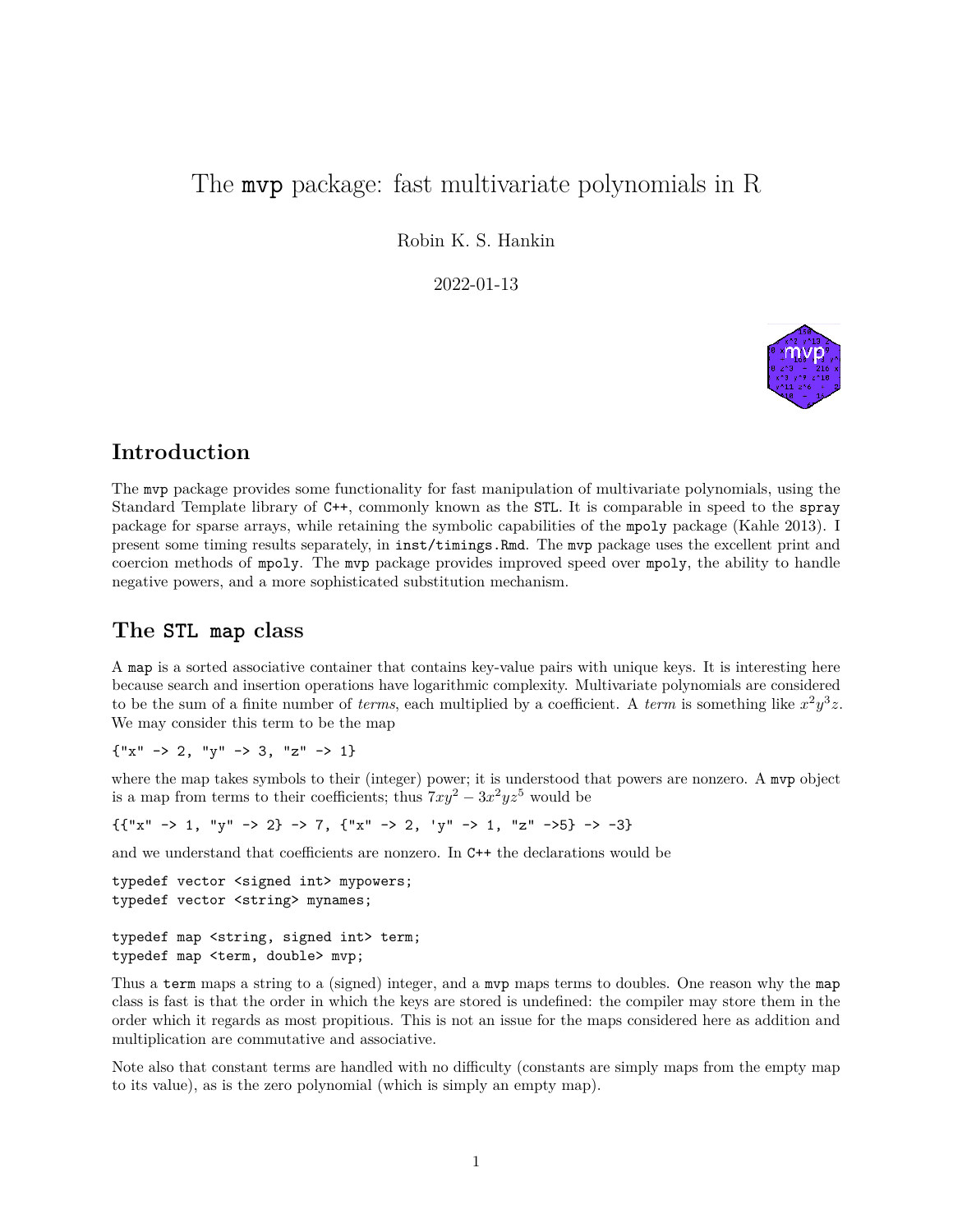#### **The package in use**

Consider a simple multivariate polynomial  $3xy + z^3 + xy^6z$  and its representation in the following R session:

```
library("mvp",quietly=TRUE)
(p <- as.mvp("3 x y + z^3 + x y^6 z"))
#> mvp object algebraically equal to
#> 3 x y + x y^6 z + z^3
```
Coercion and printing are accomplished by the mpoly package (there is no way I could improve upon Kahle's work). Note carefully that the printed representation of the mvp object is created by the mpoly package and the print method can rearrange both the terms of the polynomial  $(3xy + z^3 + xy^6z = z^3 + 3xy + xy^6z$ , for example) and the symbols within a term  $(3xy = 3yx)$ , for example) to display the polynomial in a human-friendly form.

However, note carefully that such rearranging does not affect the mathematical properties of the polynomial itself. In the mvp package, the order of the terms is not preserved (or even defined) in the internal representation of the object; and neither is the order of the symbols within a single term. Although this might sound odd, if we consider a marginally more involved situation, such as

```
(M <- as.mvp("3 stoat goat<sup>\epsilon</sup> -4 + 7 stoatboat<sup>\epsilon</sup>3 bloat -9 float boat goat gloat\epsilon"))
#> mvp object algebraically equal to
#> -4 + 7 bloat stoatboat^3 - 9 boat float gloat^6 goat + 3 goat^6 stoat
dput(M)
#> structure(list(names = list(character(0), c("bloat", "stoatboat"
#> ), c("boat", "float", "gloat", "goat"), c("goat", "stoat")),
#> power = list(integer(0), c(1L, 3L), c(1L, 1L, 6L, 1L), c(6L,
#> 1L)), coeffs = c(-4, 7, -9, 3)), class = "mvp")
```
it is not clear that any human-discernable ordering is preferable to any other, and we would be better off letting the compiler decide a propitious ordering. In any event, the mpoly package can specify a print order:

```
print(M,order="lex", varorder=c("stoat","goat","boat","bloat","gloat","float","stoatboat"))
#> mvp object algebraically equal to
#> 3 stoat goat^6 - 9 goat boat gloat^6 float + 7 bloat stoatboat^3 - 4
```
### **Arithmetic operations**

The arithmetic operations  $*, +$ ,  $-$  and  $\hat{ }$  work as expected:

```
(S1 <- rmvp(5,2,2,4))
#> mvp object algebraically equal to
#> a d + 4 a^2 b^2 + 5 b d^2 + 2 c^2 d + 3 c^2 d^2
(S2 <- rmvp(5,2,2,4))
#> mvp object algebraically equal to
#> 5 a d^2 + 2 a^2 d + 4 b d + b d^2 + 3 d^4
S1 + S2
#> mvp object algebraically equal to
#> a d + 5 a d^2 + 4 a^2 b^2 + 2 a^2 d + 4 b d + 6 b d^2 + 2 c^2 d + 3 c^2 d^2 + 3 d^4
S1 * S2
#> mvp object algebraically equal to
#> 4 a b d^2 + a b d^3 + 25 a b d^4 + 10 a c^2 d^3 + 15 a c^2 d^4 + 3 a d^5 + 10 a^2 b d^3 +
S1^2
#> mvp object algebraically equal to
#> 10 a b d^3 + 4 a c^2 d^2 + 6 a c^2 d^3 + 16 a^2 b^2 c^2 d + 24 a^2 b^2 c^2 d^2 + 40 a^2 b^3
```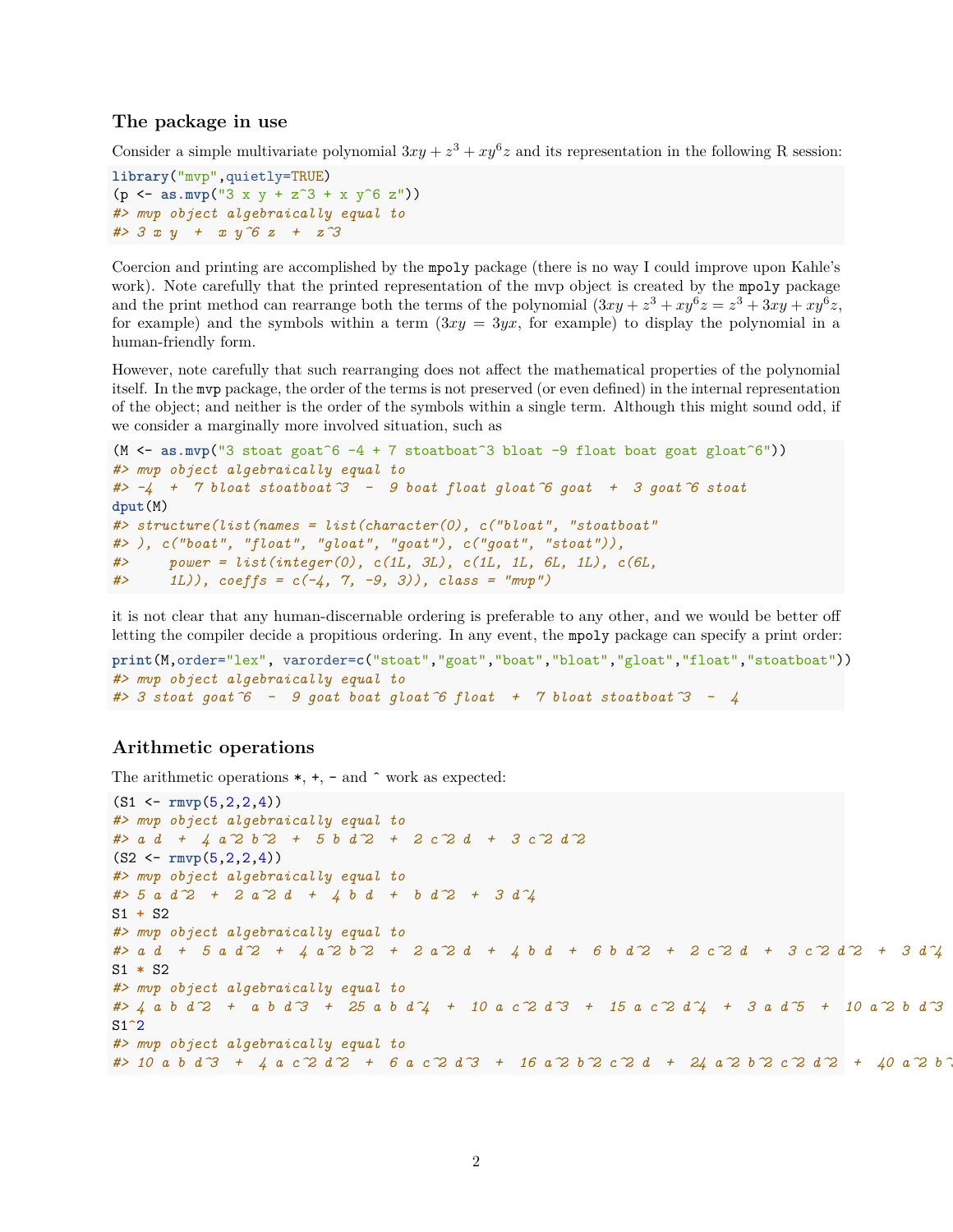## **Substitution**

The package has two substitution functionalities. Firstly, we can substitute one or more variables for a numeric value. Define a mvp object:

(S3 <-  $\text{as.mvp}("x + 5 x^4 y + 8 y^2 x z^3")$ ) *#> mvp object algebraically equal to #> x + 8 x y^2 z^3 + 5 x^4 y*

And then we may substitute  $x = 1$ :

```
subs(S3, x = 1)
#> mvp object algebraically equal to
#> 1 + 5 y + 8 y^2 z^3
```
Note the natural R idiom, and that the return value is another mvp object. We may subsitute for the other variables:

**subs**(S3, x = 1, y = 2, z = 3) *#> [1] 875*

(in this case, the default behaviour is to return the the resulting polynomial coerced to a scalar). We can suppress the coercion using the lose argument:

**subs**(S3, x = 1, y = 2, z = 3,lose=FALSE) *#> mvp object algebraically equal to #> 875*

The idiom also allows one to substitute a variable for an mvp object:

**subs**(**as.mvp**("a+b+c"), a="x^6") *#> mvp object algebraically equal to #> b + c + x^6*

Note carefully that subs() depends on the order of substitution:

```
subs(as.mvp("a+b+c"), a="x^6",x="1+a")
#> mvp object algebraically equal to
#> 1 + 6 a + 15 a^2 + 20 a^3 + 15 a^4 + 6 a^5 + a^6 + b + c
subs(as.mvp("a+b+c"), x="1+a",a="x^6")
#> mvp object algebraically equal to
#> b + c + x^6
```
#### **Pipes**

Substitution works well with pipes:

```
as.mvp("a+b") %>% subs(a="a^2+b^2") %>% subs(b="x^6")
#> mvp object algebraically equal to
#> a^2 + x^6 + x^12
```
#### **Vectorised substitution**

Function subvec()allows one to substitute variables for numeric values using vectorised idiom:

```
p <- rmvp(6,2,2,letters[1:3])
p
#> mvp object algebraically equal to
#> 3 a c^2 + 2 b c + 5 b^2 + b^2 c + 4 b^2 c^2 + 6 b^3
```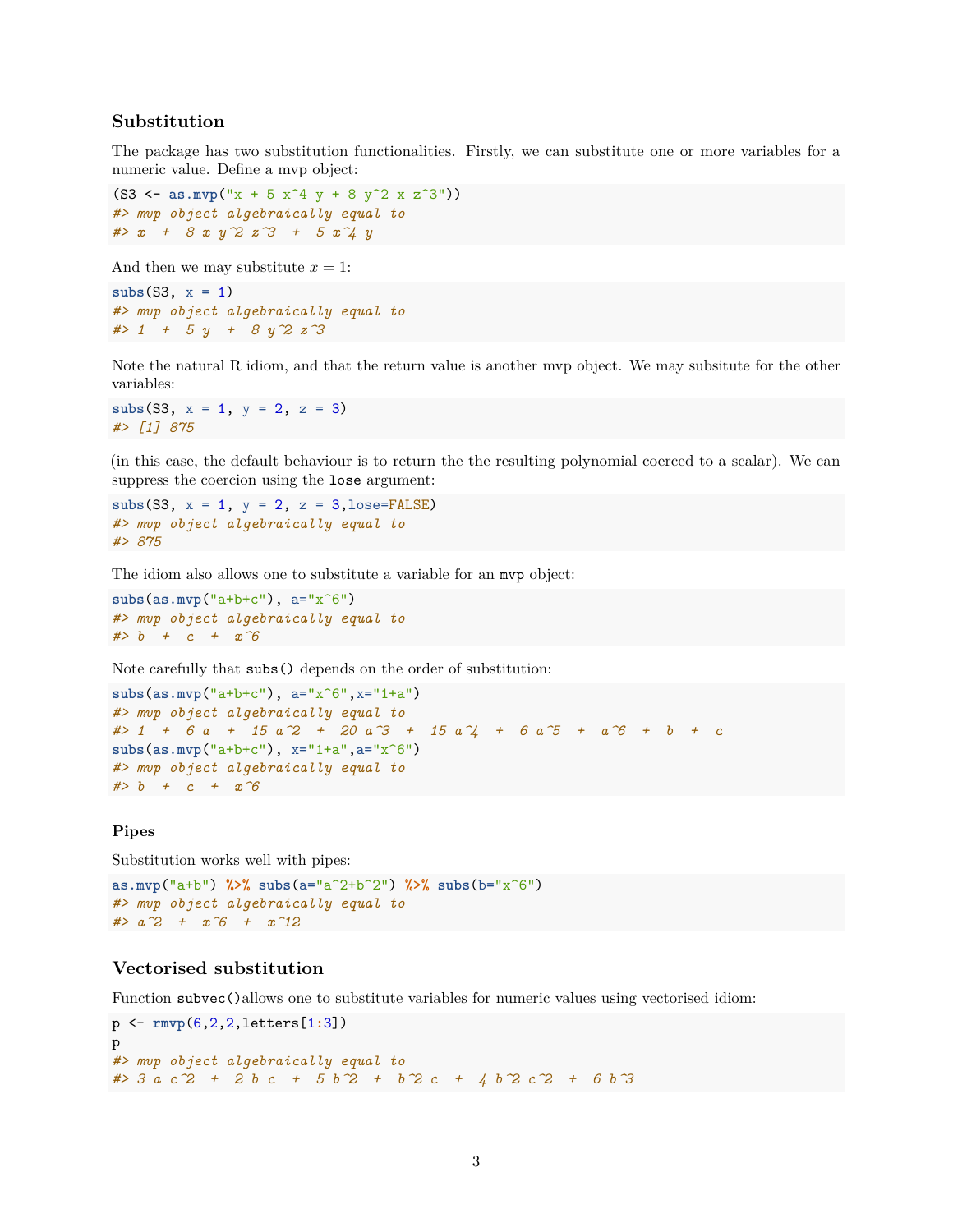```
subvec(p,a=1,b=2,c=1:5) # supply a named list of vectors
#> [1] 95 160 263 404 583
```
## **Differentiation**

Differentiation is implemented. First we have the deriv() method:

```
(S <- as.mvp("a + 5 a^5*b^2*c^8 -3 x^2 a^3 b c^3"))
#> mvp object algebraically equal to
#> a - 3 a^3 b c^3 x^2 + 5 a^5 b^2 c^8
deriv(S, letters[1:3])
#> mvp object algebraically equal to
#> -27 a^2 c^2 x^2 + 400 a^4 b c^7
deriv(S, rev(letters[1:3])) # should be the same.
#> mvp object algebraically equal to
#> -27 a^2 c^2 x^2 + 400 a^4 b c^7
```
Also a slightly different form: **aderiv()**, here used to evaluate  $\frac{\partial^6 S}{\partial a^3 \partial b \partial c^2}$ :

 $aderiv(S, a = 3, b = 1, c = 2)$ *#> mvp object algebraically equal to #> 33600 a^2 b c^6 - 108 c x^2*

Again, pipes work quite nicely:

```
S %<>% aderiv(a=1,b=2) %>% subs(c="x^4") %>% `+`(as.mvp("o^99"))
S
#> mvp object algebraically equal to
#> 50 a^4 x^32 + o^99
```
## **Taylor series**

The package includes functionality to deal with Taylor and Laurent series:

```
(X <- as.mvp("1+x+x^2 y")^3)
#> mvp object algebraically equal to
#> 1 + 3 x + 3 x^2 + 3 x^2 y + x^3 + 6 x^3 y + 3 x^4 y + 3 x^4 y^2 + 3 x^5 y^2 + x^6 y^3
trunc(X,3) # truncate, retain only terms with total power <= 3
#> mvp object algebraically equal to
#> 1 + 3 x + 3 x^2 + 3 x^2 y + x^3
trunc1(X, x=3) # truncate, retain only terms with power of x \le 3#> mvp object algebraically equal to
#> 1 + 3 x + 3 x^2 + 3 x^2 y + x^3 + 6 x^3 y
onevarpow(X, x=3) # retain only terms with power of x == 3#> mvp object algebraically equal to
#> 1 + 6 y
## second order taylor expansion of f(x)=sin(x+y) for x=1.1, about x=1:
sinxpy <- horner("x+y",c(0,1,0,-1/6,0,+1/120,0,-1/5040)) # sin(x+y)
dx <- as.mvp("dx")
t2 <- sinxpy + aderiv(sinxpy,x=1)*dx + aderiv(sinxpy,x=2)*dx^2/2
(t2 %<>% subs(x=1,dx=0.1)) # (Taylor expansion of sin(y+1.1), left in symbolic form)
#> mvp object algebraically equal to
#> 0.8912877 + 0.4534028 y - 0.4458333 y^2 - 0.07597222 y^3 + 0.03659722 y^4 + 0.003291667 y^5
(t2 %>% subs(y=0.3)) - sin(1.4) # numeric; should be small
#> [1] -1.416914e-05
```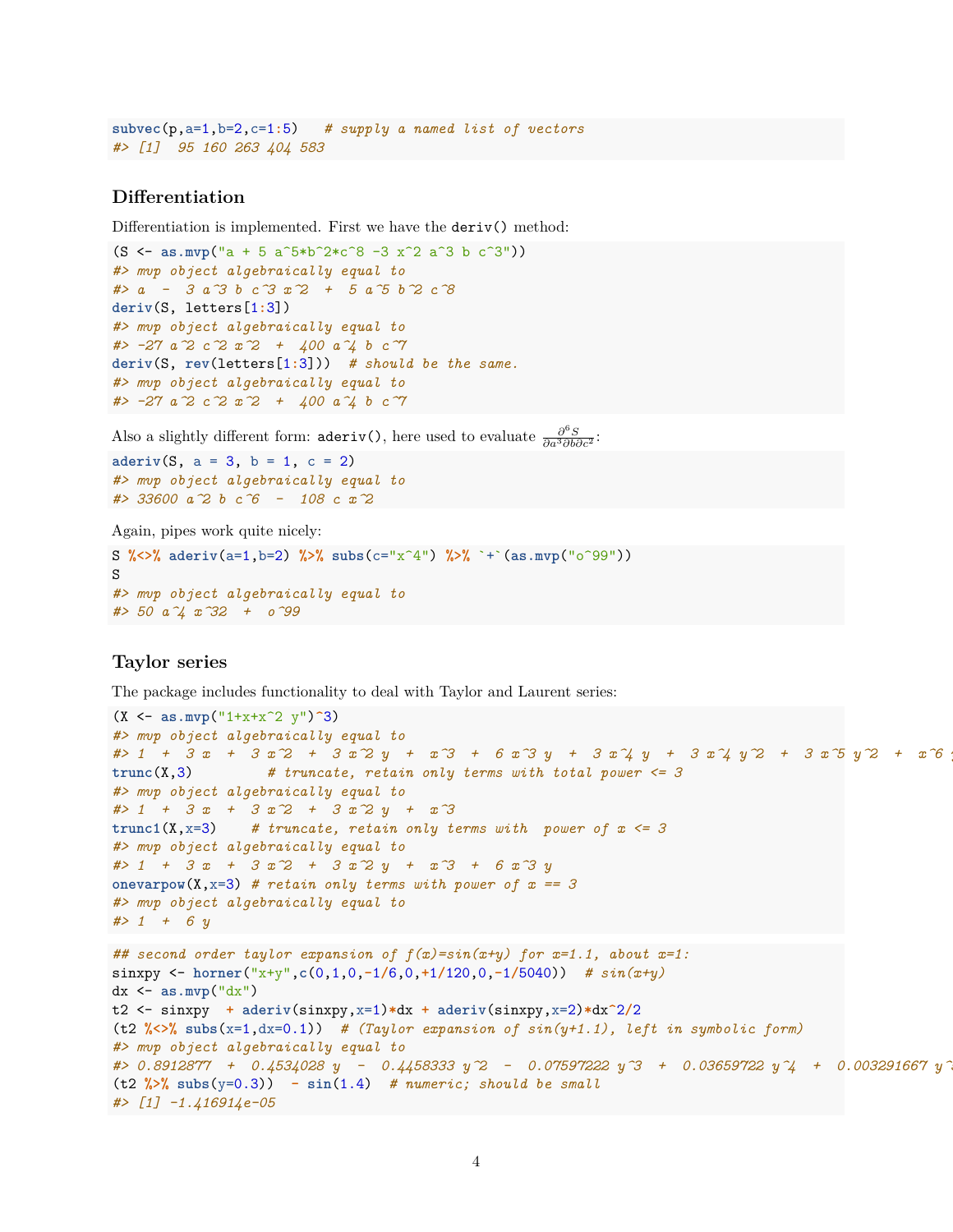Function series() will decompose an mvp object into a power series in a single variable:

```
p <- as.mvp("a<sup>2</sup> x b + x<sup>2</sup> a b + b c x<sup>2</sup> + a b c + c<sup>2</sup>6 x")
p
#> mvp object algebraically equal to
#> a b c + a b x^2 + a^2 b x + b c x^2 + c^6 x
series(p,'x')
#> x^0(a b c) + x^1(a^2 b + c^6) + x^2(a b + b c)
```
This works nicely with subs() if we wish to take a power series about  $x-v$ , where v is any mvp object. For example:

```
p %>% subs(x="xmv+a+b") %>% series("xmv")
#> xmv^0(a b c + 2 a b^2 c + a b^3 + a c^6 + a^2 b c + 3 a^2 b^2 + 2
#> a^3 b + b c^6 + b^3 c) + xmv^1(2 a b c + 2 a b^2 + 3 a^2 b + 2 b^2 c
#> + c^6) + xmv^2(a b + b c)
```
is a series in powers of x-a-b. We may perform a consistency check by a second substitution, returning us to the original expression:

```
p == p %>% subs(x="xmv+a+b") %>% subs(xmv="x-a-b")
#> [1] TRUE
```
If function series() is given a variable name ending in \_m\_foo, where foo is any variable name, then this is typeset as (x-foo). For example:

```
as.mvp('x^3 + x*a') %>% subs(x="x_m_a + a") %>% series("x_m_a")
\# (x-a)^0(a^2 + a^3) + (x-a)^1(a + 3 a^2) + (x-a)^2(3 a) + (x-a)^3(1)
```
So above we see the expansion of  $x^2 + ax$  in powers of  $x - a$ . If we want to see the expansion of a mvp in terms of a more complicated expression then it is better to use a nonce variable v:

```
as.mvp('x^2 + x*a+b^3') %>% subs(x="x_m_v + a^2+b") %>% series("x_m_v")
\# (x-v)^{0}(a b + 2 a^{2} b + a^{3} + a^{4} + b^{2} + b^{3}) + (x-v)^{1}(a + 2 a^{2} + b^{2})#> + 2 b) + (x-v)^2(1)
```
where it is understood that  $v = a + b^2$ . Function **taylor**() is a convenience wrapper that does some of the above in one step:

```
p <- as.mvp("1+x-x*y+a")^2
taylor(p,'x','a')
#> (x-a)^0(1 + 4 a - 2 a y + 4 a^2 - 4 a^2 y + a^2 y^2) + (x-a)^1(2 +
#> 4 a - 6 a y + 2 a y^2 - 2 y) + (x-a)^2(1 - 2 y + y^2)
```
But it's not as good as I expected it to be and frankly it's overkill.

## **Extraction**

Given a multivariate polynomial, one often needs to extract certain terms. Because the terms of an mvp object have an implementation-dependent order, this can be difficult. But we can use function onevarpow():

```
P <- as.mvp("1 + z + y^2 + x*z^2 + x*y")^4onevarpow(P,x=1,y=2)
#> mvp object algebraically equal to
#> 12 z^2 + 24 z^3 + 12 z^4
```
## **Negative powers**

The mvp package handles negative powers, although the idiom is not perfect and I'm still working on it. There is the invert() function: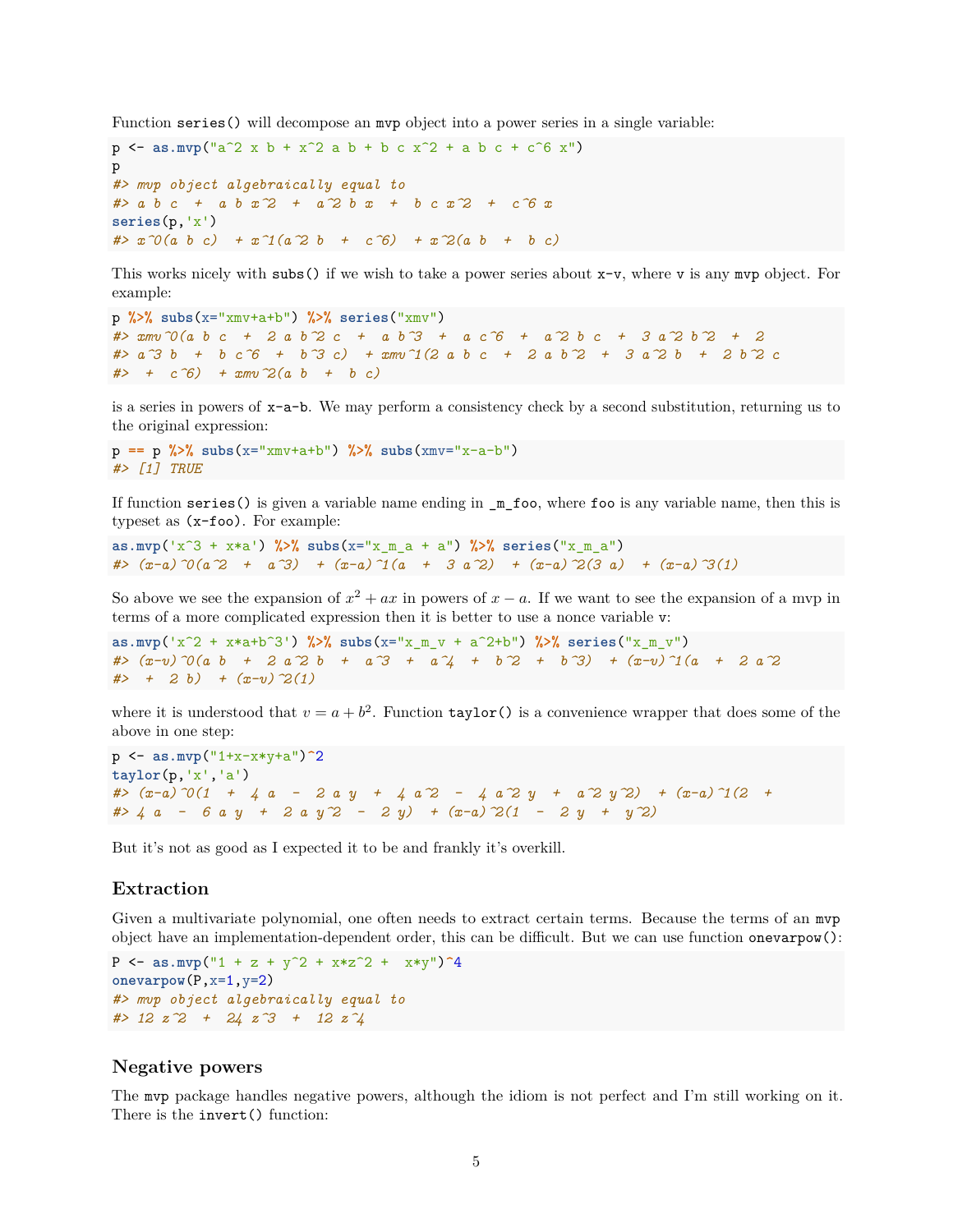```
(p <- as.mvp("1+x+x^2 y"))
#> mvp object algebraically equal to
#> 1 + x + x^2 y
invert(p)
#> mvp object algebraically equal to
# 1 + x^{\sim}-2 y^{\sim}-1 + x^{\sim}-1
```
In the above, p is a regular multivariate polynomial which includes negative powers. It obeys the same arithmetic rules as other mvp objects:

p **+ as.mvp**("z^6") *#> mvp object algebraically equal to #> 1 + x + x^2 y + z^6*

## **The disordR package**

It is possible to examine the coefficients of an mvp object:

```
a \leq as.mvp("5 + 8*x<sup>2</sup>*y - 13*y*x<sup>2</sup> + 11*z - 3*x*yz")
a
#> mvp object algebraically equal to
#> 5 - 3 x yz - 5 x^2 y + 11 z
coeffs(a)
#> A disord object with hash 64e403dc35ccd68b1bcbd3e0444c72f4e57b50fd and elements
#> [1] 5 -3 -5 11
#> (in some order)
```
Above, note that the result of coeffs() is a disord object, defined in the disordR package. The order of the elements unspecified as the STL map class holds the keys and values in an implementation-specific order. This device stops the user from illegal operations on the coefficients. For example, suppose we had another mvp object, b:

```
b <- a*2
b
#> mvp object algebraically equal to
#> 10 - 6 x yz - 10 x^2 y + 22 z
coeffs(a) + coeffs(b)
#> Error in coeffs(a) + coeffs(b): consistent(e1, e2) is not TRUE
```
above, we get an error because the coefficients of a and b are possibly stored in a different order and therefore vector addition makes no sense. However, we can operate on coefficients of a single mvp object at will:

```
coeffs(a) > 0
#> A disord object with hash 64e403dc35ccd68b1bcbd3e0444c72f4e57b50fd and elements
#> [1] TRUE FALSE FALSE TRUE
#> (in some order)
coeffs(a) + coeffs(a)^4
#> A disord object with hash 64e403dc35ccd68b1bcbd3e0444c72f4e57b50fd and elements
#> [1] 630 78 620 14652
#> (in some order)
```
Extraction also works but subject to standard disordR idiom restrictions:

```
coeffs(a)[coeffs(a) > 0]
#> A disord object with hash d920d86b5eaa22c6a8d3f4ae09bc13feeb87ede4 and elements
#> [1] 5 11
```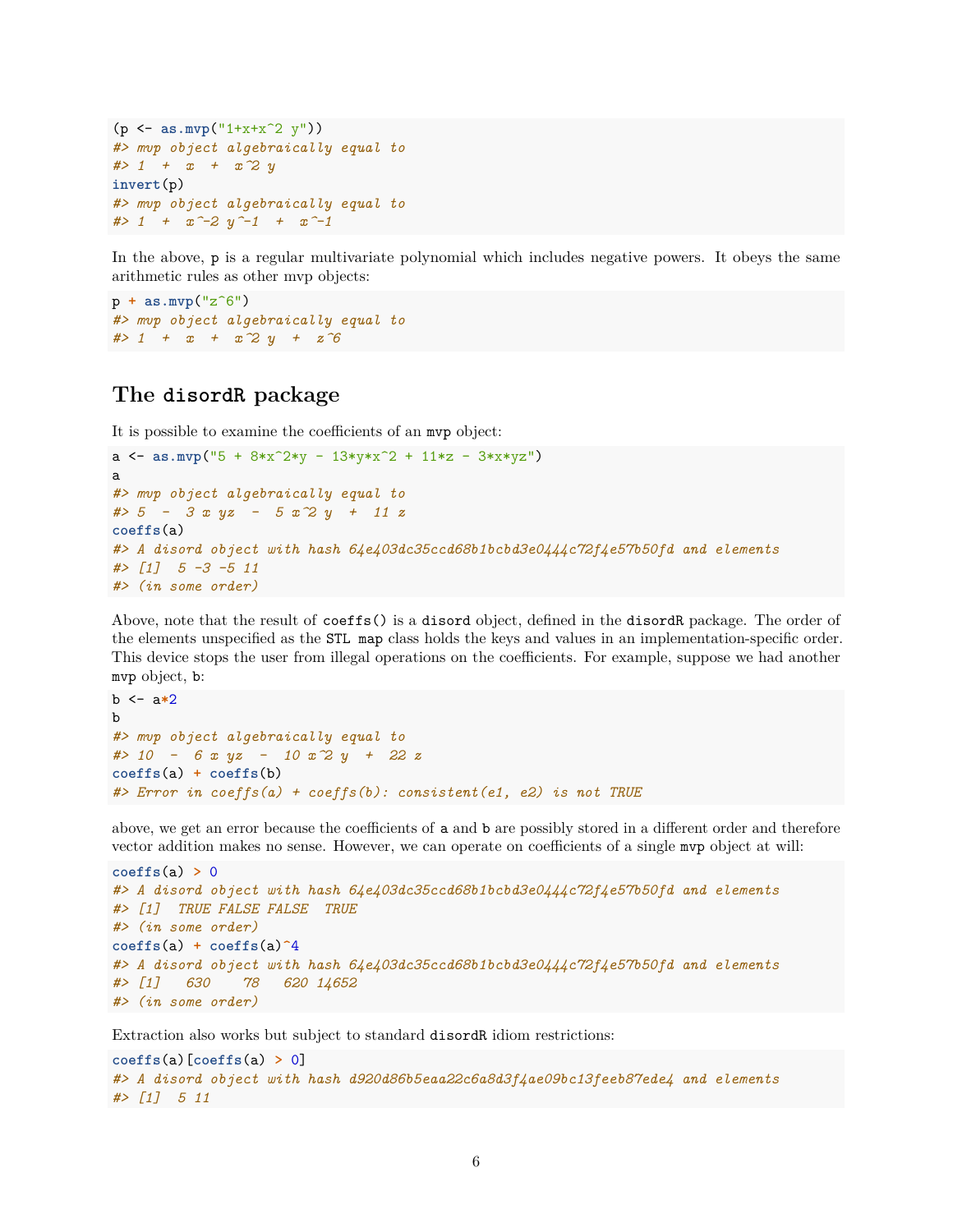*#> (in some order)*

But "mixing" objects is forbidden:

**coeffs**(a)[**coeffs**(b) **>** 0] *#> Error in .local(x, i, j = j, ..., drop): consistent(x, i) is not TRUE*

Extraction methods work, again subject to disordR restrictions:

**coeffs**(a)[**coeffs**(a)**<**0] <- **coeffs**(a)[**coeffs**(a)**<**0] **+** 1000 *# add 1000 to every negative coefficient* a *#> mvp object algebraically equal to #> 5 + 997 x yz + 995 x^2 y + 11 z*

In cases like this where the replacement object is complicated, using magrittr would simplify the idiom and reduce the opportunity for error:

```
library("magrittr")
b
#> mvp object algebraically equal to
#> 10 - 6 x yz - 10 x^2 y + 22 z
coeffs(b)[coeffs(b)<sup>\%</sup>3=1] \frac{1}{6} \lt\lt\frac{1}{6} <sup>*</sup> \lt\lt\leq 1 * add 100 to every element equal to 1 modulo 3
b
#> mvp object algebraically equal to
#> 110 - 6 x yz - 10 x^2 y + 122 z
```
One good use for this is to "zap" small elements:

x <- **as.mvp**("1 - 0.11\*x + 0.005\*x\*y")**^**2 x *#> mvp object algebraically equal to #> 1 - 0.22 x + 0.01 x y + 0.0121 x^2 - 0.0011 x^2 y + 0.000025 x^2 y^2*

Then we can zap as follows:

```
cx <- coeffs(x)
cx[abs(cx) < 0.01] <- 0
coeffs(x) \leftarrow cxx
#> mvp object algebraically equal to
#> 1 - 0.22 x + 0.01 x y + 0.0121 x^2
```
(I should write a method for zapsmall() that does this)

## **Multivariate generating functions**

We can see the generating function for a chess knight:

```
knight(2)
#> mvp object algebraically equal to
\# a^-2 b^-1 + a^-2 b + a^-1 b^-2 + a<sup>-</sup>-1 b^2 + a b^-2 + a b^2 + a^2 b^-1 + a^2 b
```
How many ways are there for a 4D knight to return to its starting square after four moves? Answer:

```
constant(knight(4)^4)
#> [1] 12528
```